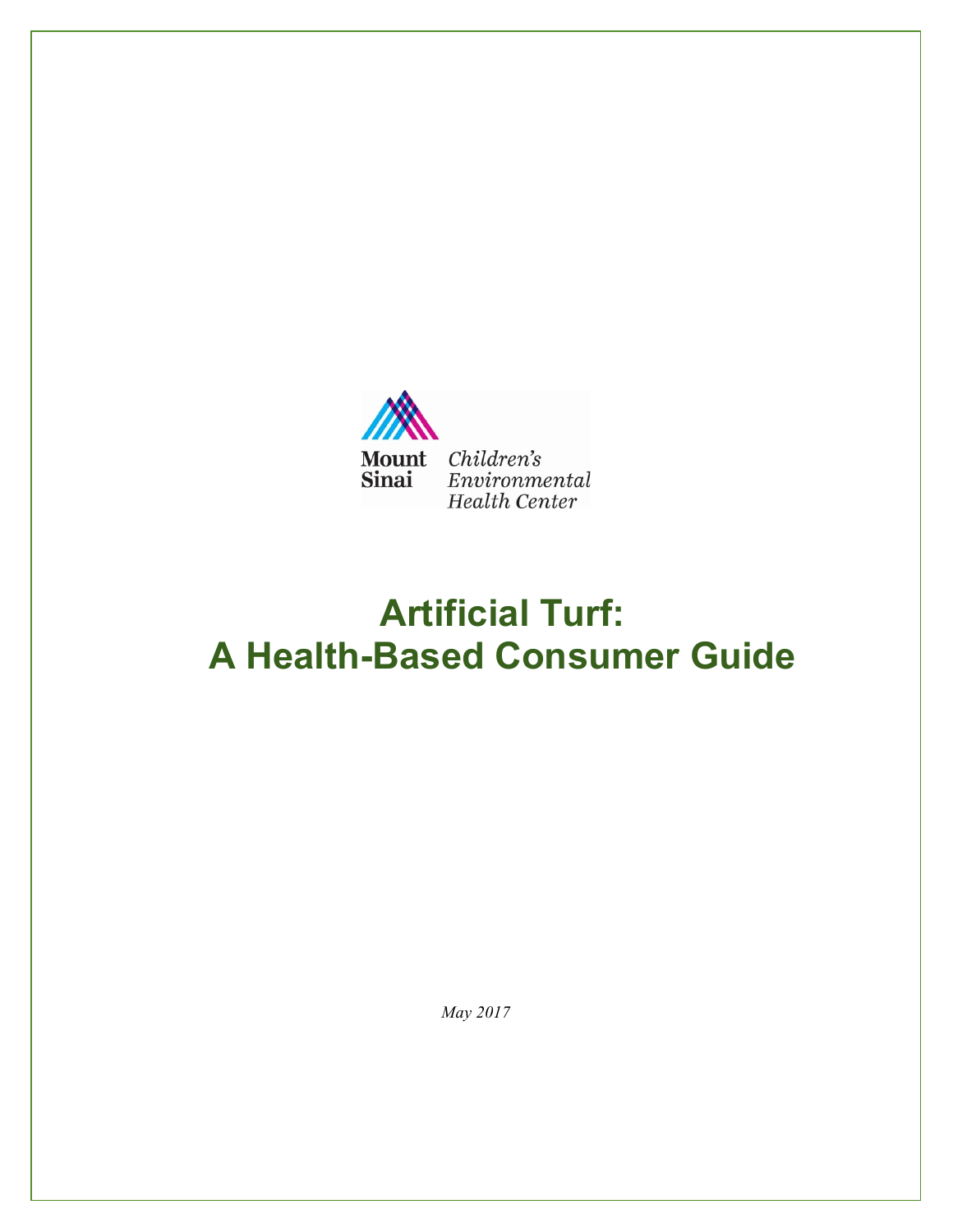

#### Position Statement on the use of Recycled Tires in Artificial Turf Surfaces

**Position: Based upon the presence of known toxic substances in tire rubber and the lack of comprehensive safety studies, The Children's Environmental Health Center of the Icahn School of Medicine at Mount Sinai urges a moratorium on the use artificial turf generated from recycled rubber tires.** 

**Background:** Recycled rubber artificial turf products were introduced to athletic fields and playgrounds in the 1990s and have since been installed throughout the world with no prior safety testing.Tires contain heavy metals, carcinogens, and other toxic substances. Grinding them into very small crumb rubber pellets, utilized on athletic fields, or mulch, utilized on playgrounds and gardens, furthers the risk of exposure by increasing the surface area and the likelihood of accidental ingestion. Children are exposed to harmful substances when pellets touch their skin or are swallowed, and possibly from breathing chemicals released into the air from the surface. In addition to crumb rubber infill, artificial athletic turf consists of synthetic grass blades and several layers of backing materials. To date, the safety of these materials has not been proven. While manufacturers claim that a number of scientific studies indicate low risk of harm from recycled tiring playing surfaces, these studies were not conducted in a rigorous manner comprehensive enough to prove safety.

**Recommendations:** Although we believe that the presence of cancer causing agents and other known toxins in recycled rubber playing surfaces is sufficient reason to mandate the use of safer alternatives, we recognize the need for further scientific study. Prior to the installation of artificial turf fields of any type, studies conducted by independent, academic, or federal research institutions must prove the safety of these products. To be informative, comprehensive studies should consider, at a minimum:

- Exposure assessment under realistic playing conditions.
- All possible routes of exposure: inhalation, ingestion and dermal absorption (through skin).
- Potential health effects not only of individual chemicals, but also of mixtures of chemicals to determine their additive and synergistic effects.

In addition to the above scientific requirements, it is the responsibility of municipalities and installers to assess the opinions and address all concerns of the communities that will be utilizing the fields.

Given mounting concerns about recycled rubber surfaces, several governmental agencies have recently modified their stance on the safety of crumb rubber. On February 12, 2016, the Environmental Protection Agency (EPA), Centers for Disease Control and Prevention/Agency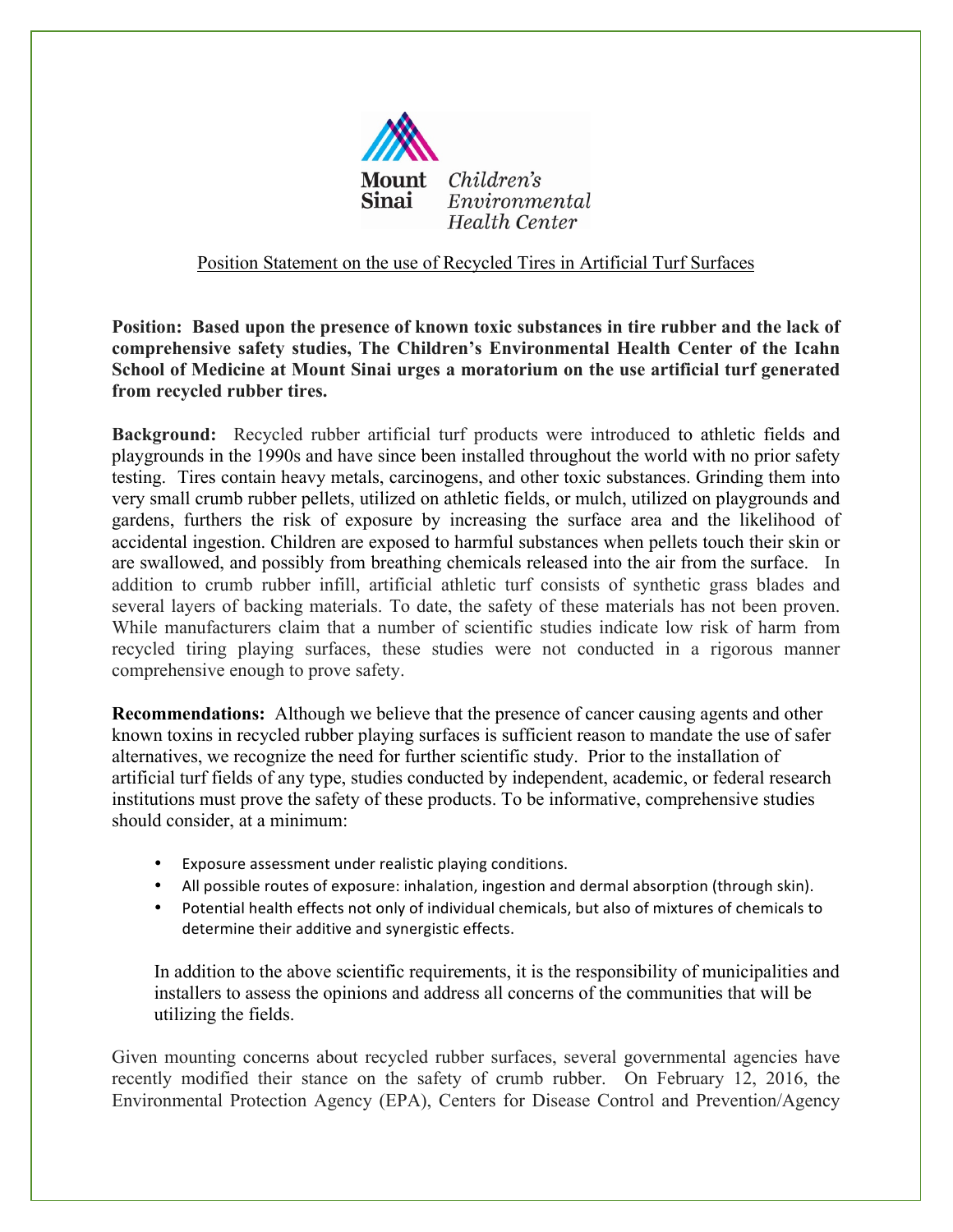for Toxic Substances and Disease Registry (CDC/ATSDR), and the Consumer Product Safety Commission (CPSC) unveiled the *Federal Research Action Plan on Recycled Tire Crumb Used on Playing Fields and Playgrounds* with the aim of addressing data gaps, characterizing crumb rubber constituents, and assessing exposure pathways. According to the EPA announcement of this collaborative effort, "existing studies do not comprehensively evaluate the concerns about health risks from exposure to tire crumb". The same conclusion was reached by the California Office of Environmental Health Hazard Assessment in 2015, resulting in a commitment to conduct extensive studies that will include exposure assessment and biomonitoring. *Based on these recent developments we recommend a moratorium on the installation of crumb rubber playing surfaces pending results of these studies.*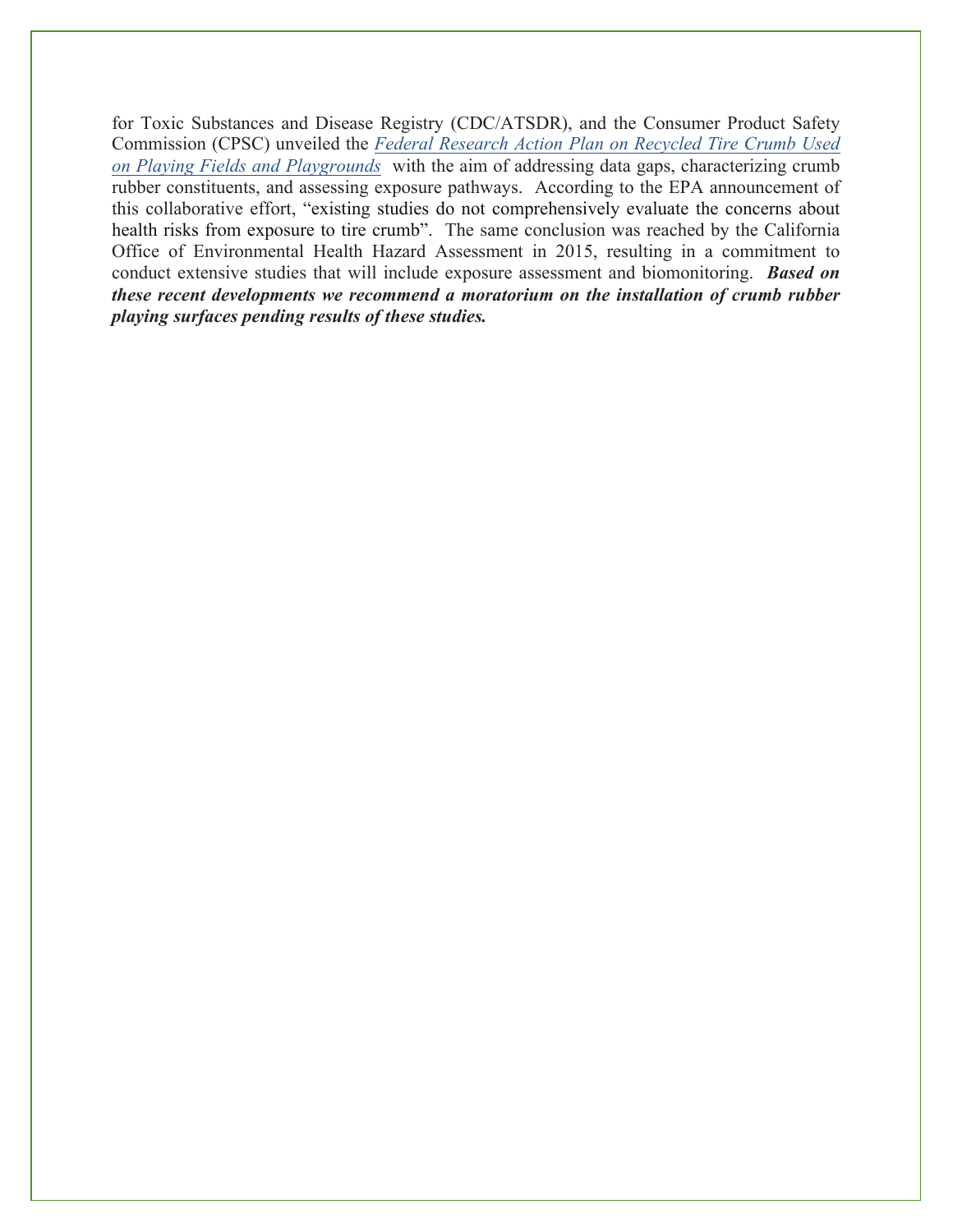

# **Artificial Turf: A Health-Based Consumer Guide**

If your school, community, or business is considering installing an artificial turf field, it's important to be an educated consumer. Many turf products are available and some are even advertised as "green" or "eco-friendly", but it can be difficult to assess their safety for use by children because adequate risk assessment studies that assess all potential routes of exposure during realistic play conditions have not been

conducted. This guide will help you dig deeper than the label on the packaging to learn what chemicals these products contain, how children may be exposed to these chemicals, and understand what the potential health risks may be.

This Guide will:

*(1) describe turf infill options and chemicals of concern*

*(2) identify how children can be exposed to these chemicals*

*(3) explain potential health risks associated with certain artificial turf products*

*(4) suggest questions to ask manufacturers (and the answers you want to hear)*

*(5) provide tips for safer play on artificial turf*

### **TOP 7 TIPS TO BEING AN EDUCATED TURF CONSUMER**

1. Research the various infill options and turf companies.

2. Understand the long-term health concerns, both chemical and non-chemical, associated with artificial turf.

3. Ask the turf companies for detailed product information and environmental testing.

4. Request a product sample and the appropriate testing that ensures that the product does not contain dangerous chemicals.

5. Follow best practices for play on artificial turf if one is installed.

6. Consider all costs for the full life cycle of the product.

7. Determine whether natural grass is a feasible alternative.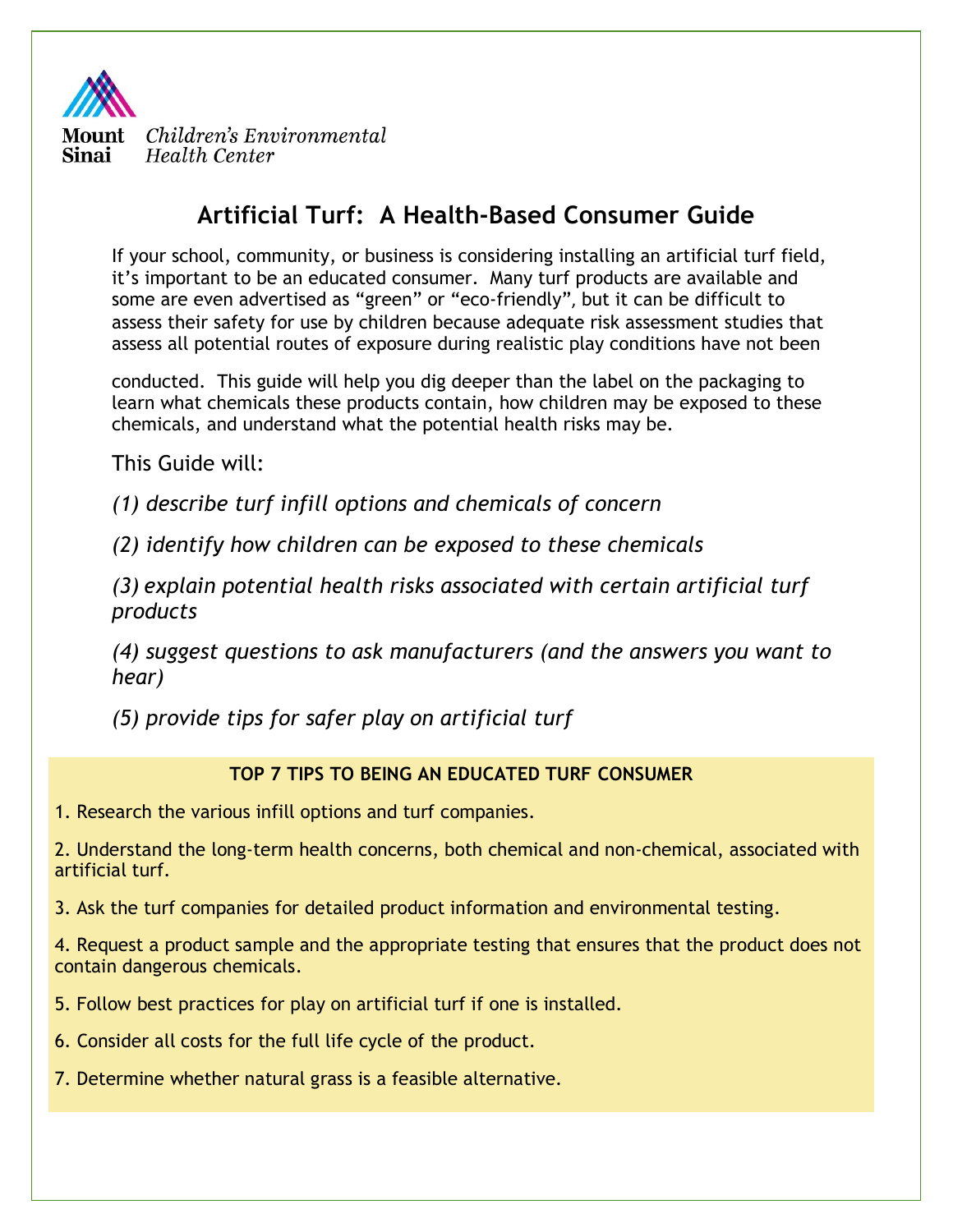# **What is artificial turf?**

Synthetic or artificial turf is a multi-layer product used as a surface on athletic playing fields, playgrounds, golf courses, and residential lawns. It typically consists of:

- o a top layer of **fibers** usually made from usually nylon, polypropylene, polyethylene designed to mimic natural grass blades
- o **infill** to provide cushioning and serve as a base for the blades
- o a **backing layer** to which the blades are sewn
- o a **drainage layer**
- o additional **padding layers** in some applications



Figure 1. Anatomy of Artificial Turf Source: Synthetic Turf Council

# **What health risks are associated with play on artificial turf?**

#### **(1) Chemical Exposures**

Chemicals that are known or suspected to be carcinogenic or toxic to the nervous or reproductive systems have been detected in turf infill and the surrounding air (Table 1). Exposures to chemicals from turf occurs through:

o **Inhalation** of Volatile Organic Compounds (VOCs) and small particulates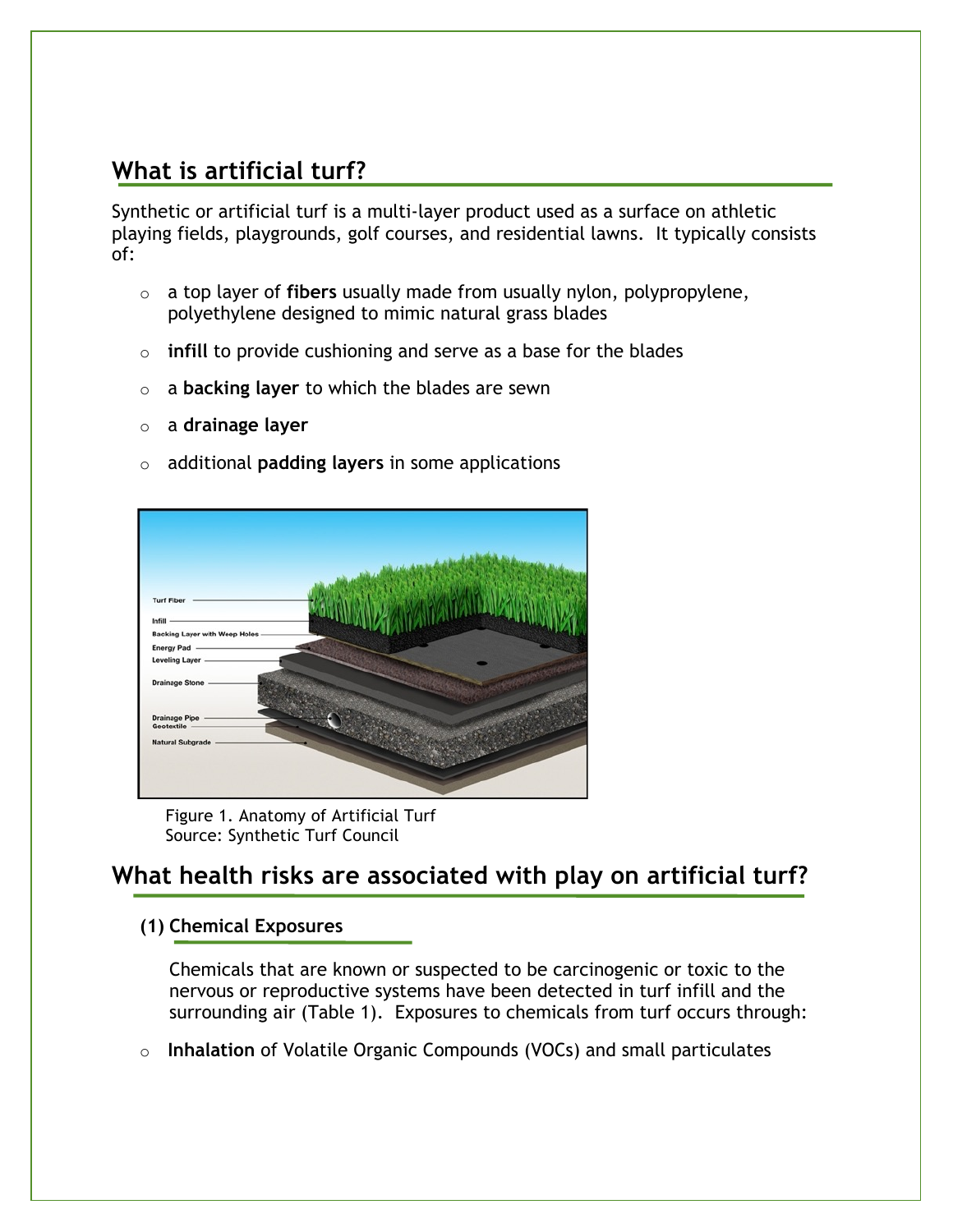- o **Dermal contact and absorption** through the skin or open wounds: Many of the components of turf may contain chemicals and even leach out of the product, increasing potential for dermal exposure upon contact.
- o **Ingestion:** Turf infill particles are very small and can be ingested as can chemicals that leach from turf and accumulate on hands.
- $\circ$  Exposure levels are affected by weather conditions, temperature, and type of activity (i.e. physical impact on the turf itself and ventilation rate of the individual)
- o Tire **rubber composition is highly variable** across manufacturers, and test results have identified numerous chemicals of concern in turf containing crumb rubber infill.

#### **(2) Non-chemical Exposures**

- o **Heat:** Because synthetic turf is typically dark and does not vaporize water, surface temperatures can get up to 60 degrees higher than natural grass and have been measured as high as 160 degrees on a summer day.
- o **Latex allergy:** synthetic rubber contains latex in relatively low concentration; individuals with latex allergy should be warned about possible allergic reactions.
- o **Contact injuries:**
	- Athletes playing on turf fields have been shown to have more abrasions or "turf burns," which in turn can harbor infection**.**
	- Artificial turf may increase the rate of contact injuries such as knee injuries and concussions, however data is conflicting.

# **What Chemicals Should I Be Concerned About?**

Of all the turf components, the greatest concern for harmful exposures comes from the infill. There are currently several types of infill available, but to date we know the most about "crumb rubber" infill. Crumb rubber is made from recycled tires. The eco-friendly term sometimes used to advertise crumb rubber turf fields refers to the fact that by repurposing the tires into turf fields, hazardous tire waste is not going to landfills. However, because the lifespan of a turf field averages 10 years, the hazardous tire materials will eventually need to be safely disposed of.

Tire rubber composition is highly variable across manufacturers, making it difficult to know concentrations of individual chemicals. Below is a partial list of chemicals of concern known to present in artificial turf made from recycled rubber. Some of these chemicals may also present in artificial turf products that do not contain recycled crumb rubber, however manufacturers are not required by law to disclose the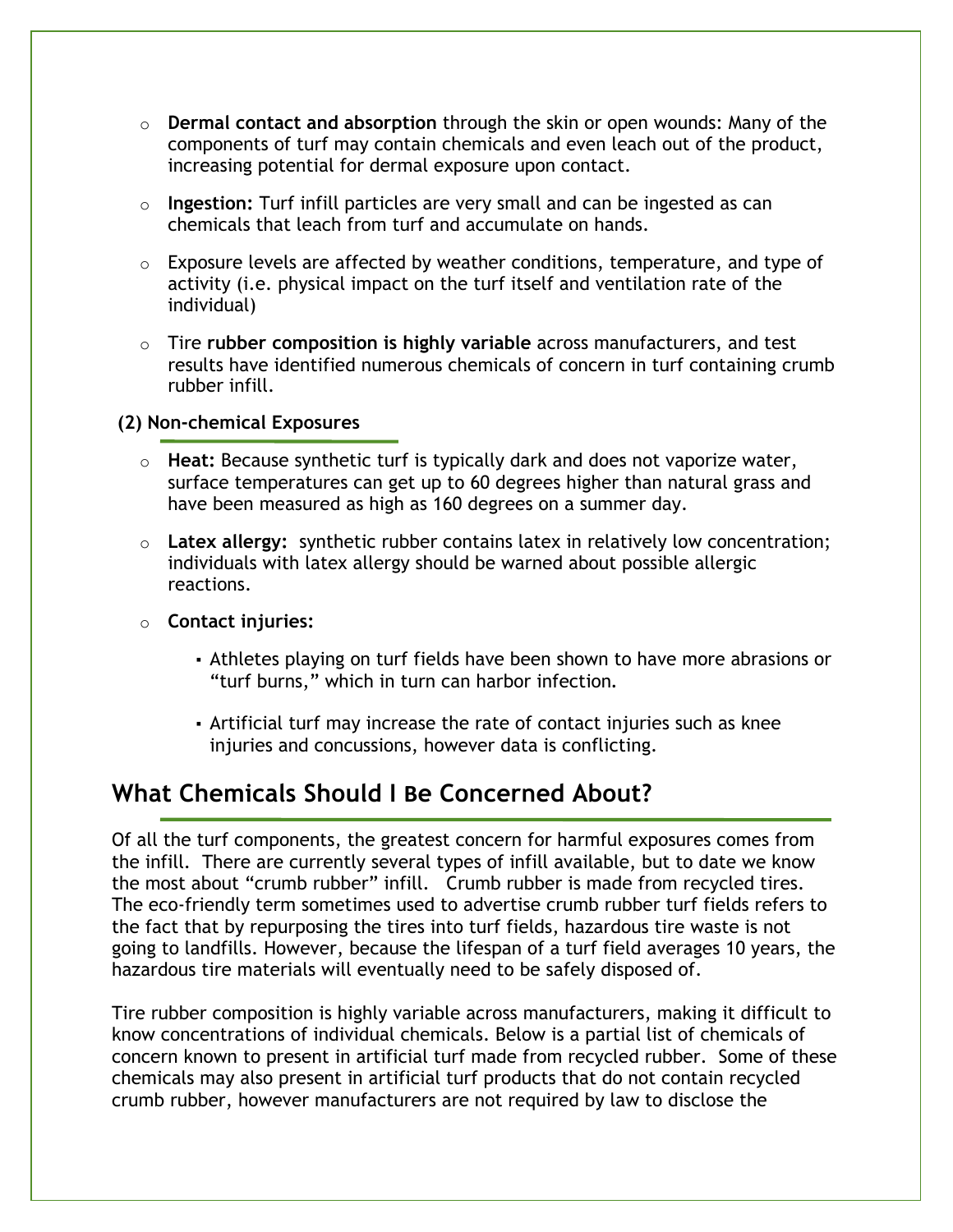chemical content of their turf products, so this information is not publicly available. We will continue to update this guide as more information becomes available.

|                                     | Table 1. Partial list of chemicals of concern present in crumb rubber |  |  |
|-------------------------------------|-----------------------------------------------------------------------|--|--|
| artificial turf infill <sup>*</sup> |                                                                       |  |  |

| <b>Chemical</b>      | <b>Potential Health Effect</b>                  |
|----------------------|-------------------------------------------------|
| Benzene              | Known human carcinogen                          |
| Arsenic              | Known human carcinogen                          |
| Styrene              | Reasonably anticipated to be a human carcinogen |
| Polycyclic aromatic  | Reasonably anticipated to be a human            |
| hydrocarbons (PAHs)  | carcinogen"                                     |
| Lead                 | Neurotoxicant                                   |
| Zinc                 | Neurotoxicant                                   |
| Cadmium              | Known human carcinogen'                         |
| Chromium             | Known human carcinogen                          |
|                      | Respiratory irritant                            |
| VOCs and SVOCs       | Respiratory irritants or asthma triggers        |
| (e.g. benzathiazole, | <b>Neurotoxicants</b>                           |
| hexane, toluene,     | Some are known human carcinogens <sup>i</sup>   |
| formaldehyde)        |                                                 |
| Phthalates           | Reproductive toxicant                           |
| Crystalline Silica   | Known human carcinogen <sup>i</sup>             |
|                      | Respiratory irritant                            |
| Latex                | Allergen                                        |
| Particulate matter   | Respiratory irritant or asthma trigger          |

**\*** For a more extensive list of chemicals of concern identified in turf see https://www1.nyc.gov/assets/doh/downloads/pdf/eode/turf\_report\_05-08.pdf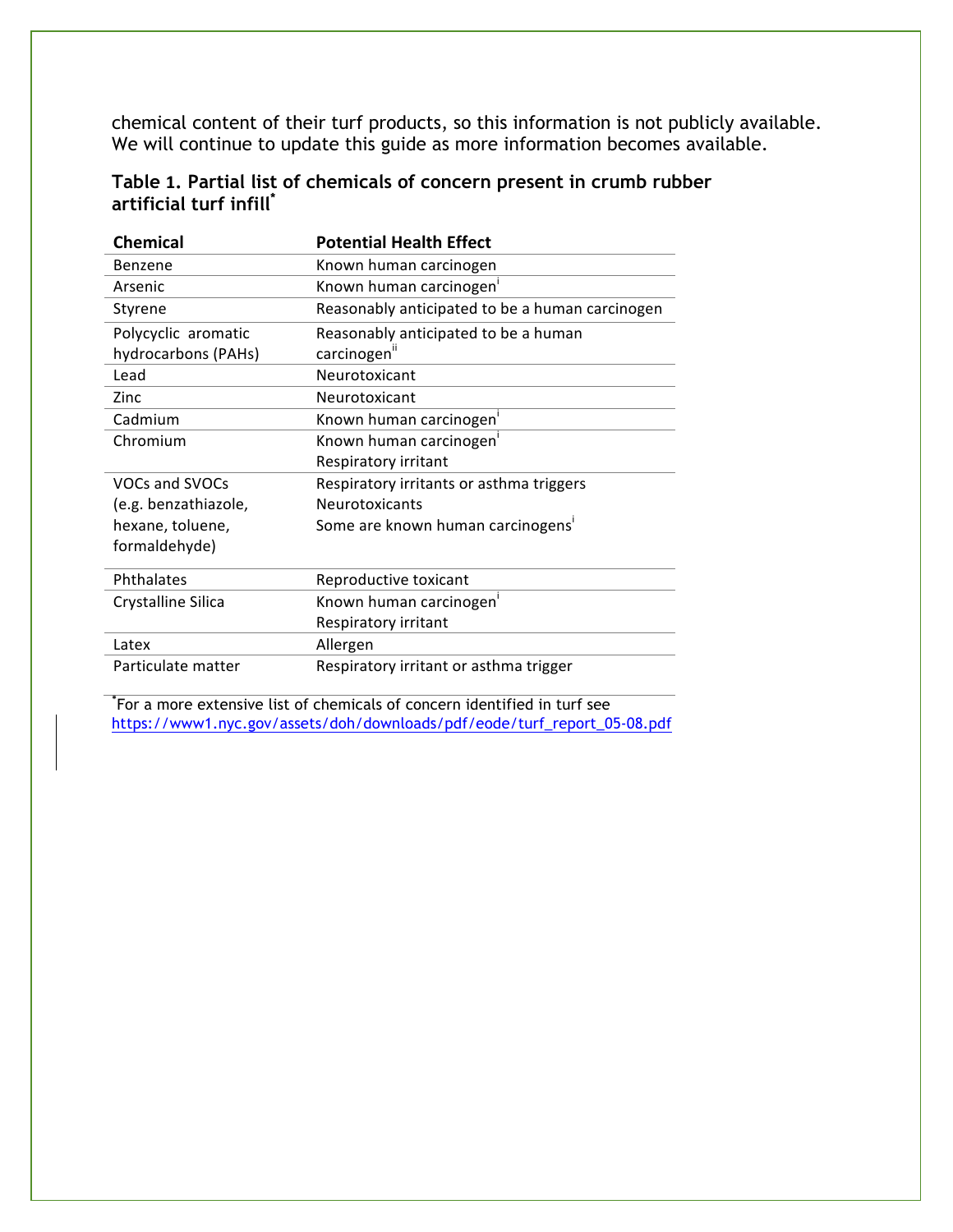# **Digging Deeper**

As concerns about hazardous exposures from crumb rubber infill have mounted, several alternative fills have been developed. Below is a table of some of the options currently available. To date we know very little about the composition and consequences of playing on the newer generations of crumb rubber infill alternatives.

| <b>Type of Infill</b>                | <b>Infill Details</b>                                                                                                                                                            | <b>Health Concerns</b>                                                                                                        |
|--------------------------------------|----------------------------------------------------------------------------------------------------------------------------------------------------------------------------------|-------------------------------------------------------------------------------------------------------------------------------|
| <b>Crumb Rubber</b>                  | • Most common type of infill, particularly on<br>athletic fields                                                                                                                 | • Extreme heat                                                                                                                |
|                                      |                                                                                                                                                                                  | • Contact injuries                                                                                                            |
|                                      | • Made from shredded recycled tires<br>("Ambient" or Cryogenic" refers to the<br>temperature at which the tires are shredded)                                                    | • Chemical exposures to carcinogens<br>and neurotoxins (See Table 1)                                                          |
|                                      | • Crumbs are less than 3mm in diameter                                                                                                                                           | • Exposure can occur by inhaling the<br>off-gases, by absorbing chemicals                                                     |
|                                      | • 200,000lbs of crumbs per average playing field<br>(2-3lb per square foot, 2-3 inches deep)                                                                                     | through skin contact and, possibly,<br>by ingesting particles that are                                                        |
|                                      | • May be mixed with silica sand                                                                                                                                                  | airborne or transported into<br>children's mouths by hand contact.                                                            |
| <b>Coated Crumb</b><br><b>Rubber</b> | • Crumb rubber may be coated with colorants,<br>sealers, or anti-microbial substances for<br>aesthetics, hygienic purposes, and to reduce<br>dust generated during manufacturing | • Same as crumb rubber but possible<br>reduction in heat and dust<br>• Coating may contain additional<br>chemicals of concern |
| <b>Rubber or</b>                     | • Made from recycled tires                                                                                                                                                       | Similar to crumb rubber but                                                                                                   |
| <b>Foam Padding</b>                  | • Often used as an alternative to crumb rubber<br>on playgrounds and residential lawns                                                                                           | possible reduction in exposure by<br>ingestion in absence of tire crumbs                                                      |
| Sand (Silica)                        | . One of the original infilling materials utilized<br>in synthetic turf                                                                                                          | Possible respiratory irritation if<br>inhaled                                                                                 |
|                                      | • Natural product                                                                                                                                                                |                                                                                                                               |
|                                      | • Often used in conjunction with other infills<br>such as crumb rubber or coated with<br>elastomer or acrylic                                                                    |                                                                                                                               |
|                                      | • Acts as a shock absorber when coated                                                                                                                                           |                                                                                                                               |

### **Table 2. Available Infill Types**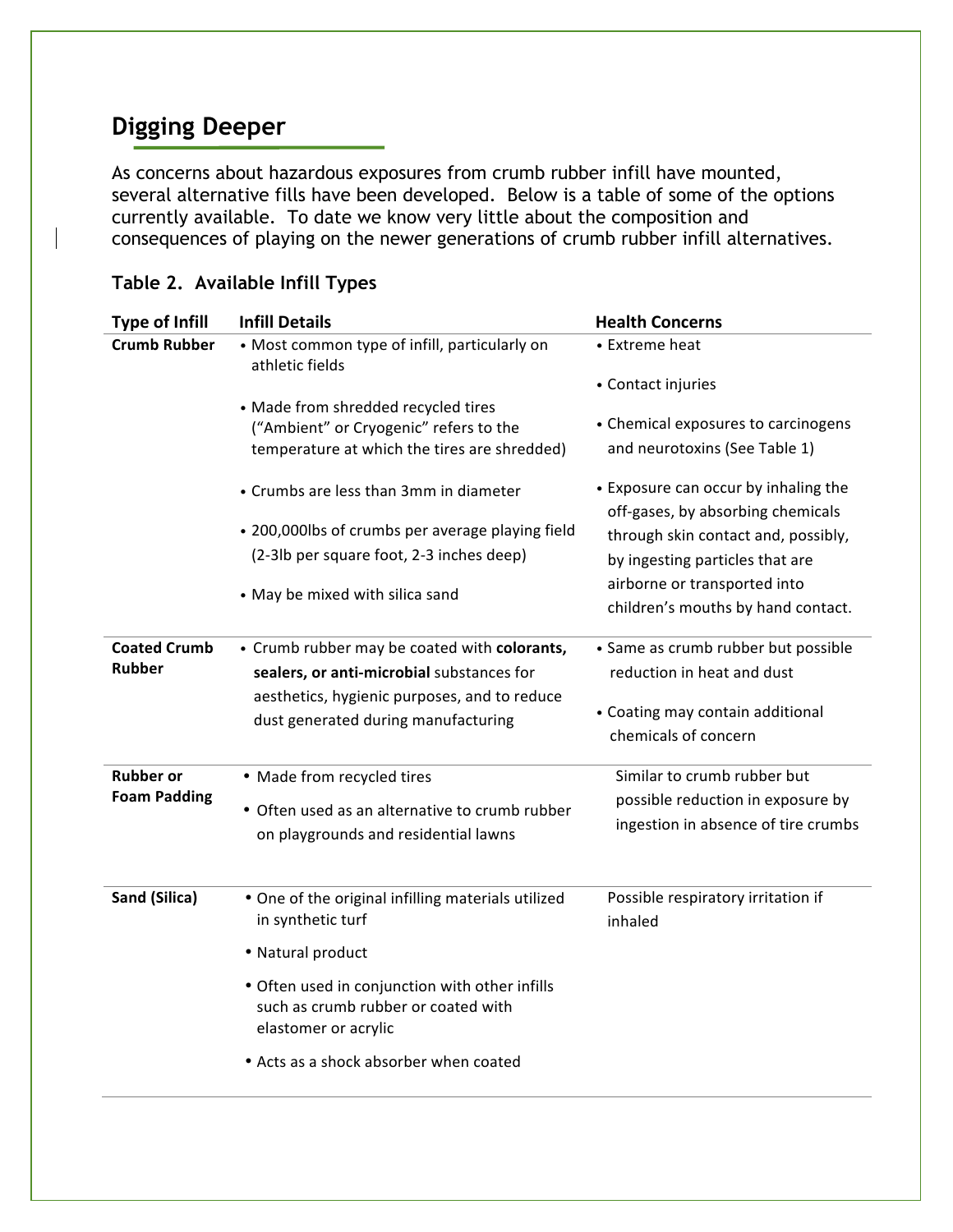| <b>EPDM</b><br>(Ethylene<br>Propylene<br><b>Diene</b><br><b>Monomer</b> | • A synthetic vulcanized rubber polymer<br>elastomer resistant to abrasion and wear<br>• May be generated from recycled or new<br>("virgin") material<br>• Also contains UV stabilizers, anti-oxidants,<br>chalk, pigments, flame retardants, and<br>vulcanizing agents such as zinc oxide | Insufficient data on chemical<br>exposures due to limited studies that<br>assess composition, off gassing,<br>leaching, and associated potential<br>health effects                                     |  |
|-------------------------------------------------------------------------|--------------------------------------------------------------------------------------------------------------------------------------------------------------------------------------------------------------------------------------------------------------------------------------------|--------------------------------------------------------------------------------------------------------------------------------------------------------------------------------------------------------|--|
|                                                                         |                                                                                                                                                                                                                                                                                            |                                                                                                                                                                                                        |  |
|                                                                         | • Purportedly free of heavy metals                                                                                                                                                                                                                                                         |                                                                                                                                                                                                        |  |
|                                                                         | • Few toxicological and risk assessment studies<br>exist                                                                                                                                                                                                                                   |                                                                                                                                                                                                        |  |
| <b>TPE</b><br>(Thermoplastic<br>Elastomer)                              | • Polymer of rubber and plastic resistant to<br>abrasion and wear<br>• Composed of ethylene, butadiene and<br>styrene copolymers or polyurethane<br>elastomers generated utilizing isocyanides                                                                                             | • Insufficient data on chemical<br>exposures due to limited studies<br>that assess composition, off-gassing,<br>leaching, and associated potential<br>health effects                                   |  |
|                                                                         | · May also contain UV stabilizers, anti-oxidants,<br>chalk, pigments, and flame retardants<br>• "Virgin" material, not made from recycled<br>materials                                                                                                                                     | Styrene and butadiene are classified<br>$\bullet$<br>as carcinogens by the World Health<br>Organization. The effects of human<br>exposure to these substances from<br>turf infill are not yet known as |  |
|                                                                         | • Purportedly free of heavy metals                                                                                                                                                                                                                                                         | specific studies have not yet been<br>conducted.                                                                                                                                                       |  |
|                                                                         | • Can be reused or recycled                                                                                                                                                                                                                                                                |                                                                                                                                                                                                        |  |
|                                                                         | • Few toxicological and risk assessment studies<br>exist                                                                                                                                                                                                                                   |                                                                                                                                                                                                        |  |
| <b>Nike Grind or</b><br><b>Eco Grind</b>                                | • Rubber infill generated from recycled athletic<br>shoes and leftover materials from Nike<br>manufacturing                                                                                                                                                                                | Similar to crumb rubber from recycled<br>tires:<br>• Extreme heat exposure                                                                                                                             |  |
|                                                                         | • May be mixed with sand                                                                                                                                                                                                                                                                   | Contact injuries<br>$\bullet$                                                                                                                                                                          |  |
|                                                                         | • May contain heavy metals                                                                                                                                                                                                                                                                 | Chemical exposures to<br>$\bullet$<br>carcinogens and neurotoxins<br>(See Table 1)                                                                                                                     |  |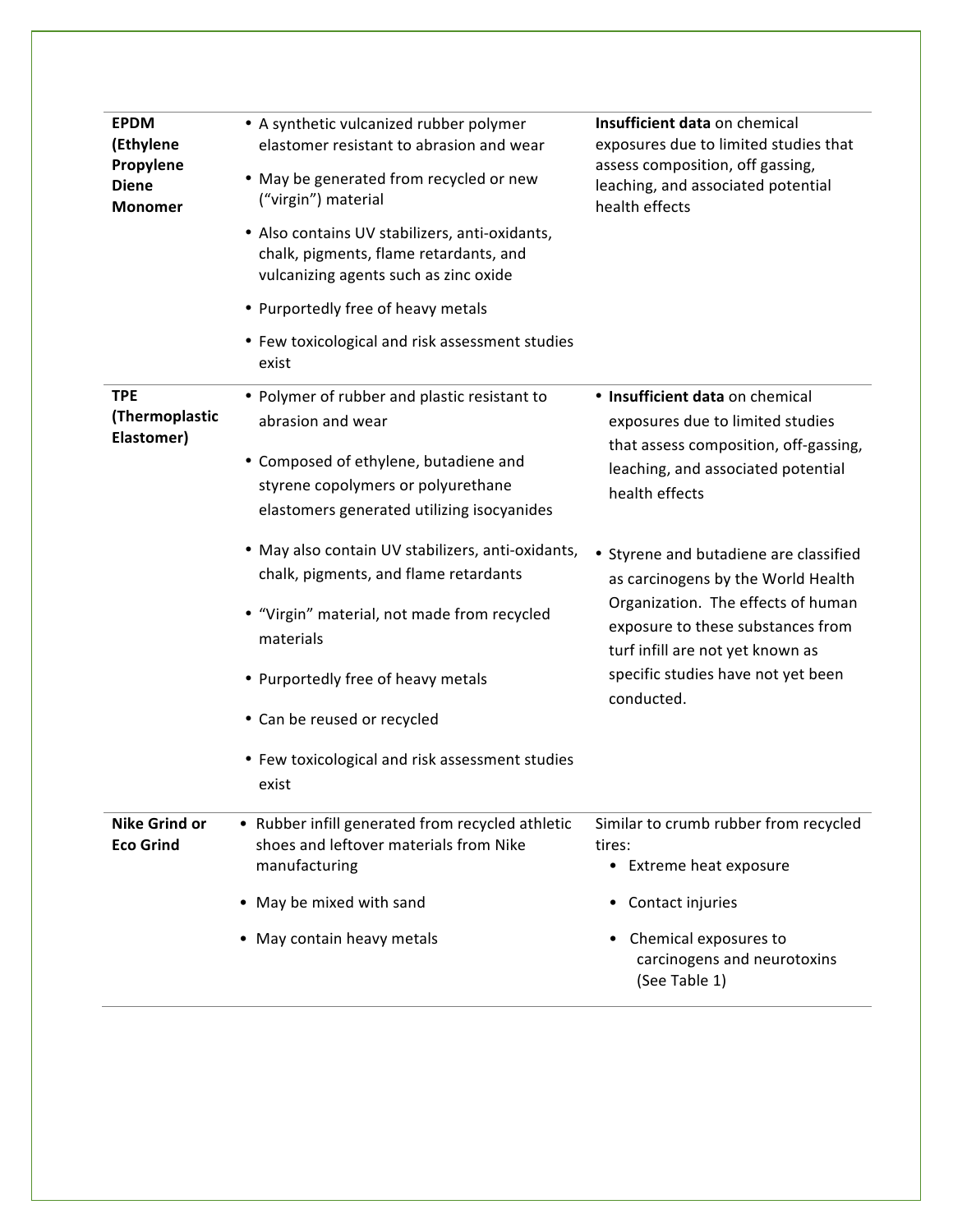| "Organic" Infill | • Natural cork and/or ground fibers from the |  |
|------------------|----------------------------------------------|--|
|                  | outside shell of the coconut (sometimes      |  |
|                  | referred toes "corkonut," or rice husks)     |  |

- Can be recycled directly into the environment
- Purported to absorb less heat and more humidity than crumb rubber infill
- Possible reduced heat exposure compared with rubber surfaces
- **Insufficient data** on chemical exposures due to limited studies that assess composition, off-gassing, leaching, and associated potential health effects

### **Be An Educated Artificial Turf Consumer**

- o Beware of **greenwashing**: the use of terms like "organic", "green", and "Eco" do not guarantee safety. In fact, those terms are not regulated for turf products, so their meaning in this context is at best ambiguous.
- o Choose companies that are transparent and disclose all materials<sup>1</sup>. Note than an MSDS sheet does NOT disclose all chemicals used in the product. To obtain complete disclosure, ask manufacturers to list all components in writing.
- o Contact the CEHC to discuss testing options and results.
- o Consider the possibility of maintaining a grass field with an underground drainage system
- **o ASK the turf company**:
	- **Are the infill materials new ("virgin") or recycled?**

*It's possible to obtain a full ingredients list for new materials, versus recycled which vary from lot to lot.*

 <sup>1</sup> Toxicological profiles of potential chemicals of concern can be found at:

http://www.atsdr.cdc.gov/substances/indexAZ.asp: The Agency for Toxic Substances and Disease Registry**,** a federal public health agency of the U.S. Department of Health and Human Services**,** maintains a Toxic Substances Portal, a searchable database of chemicals that includes exposure risks and health effects.

http://www.epa.gov/iris/ EPA's Integrated Risk Information System (IRIS) is a human health assessment program that evaluates information on health effects that may result from exposure to environmental contaminants. The searchable IRIS database contains information on more than 550 chemicals.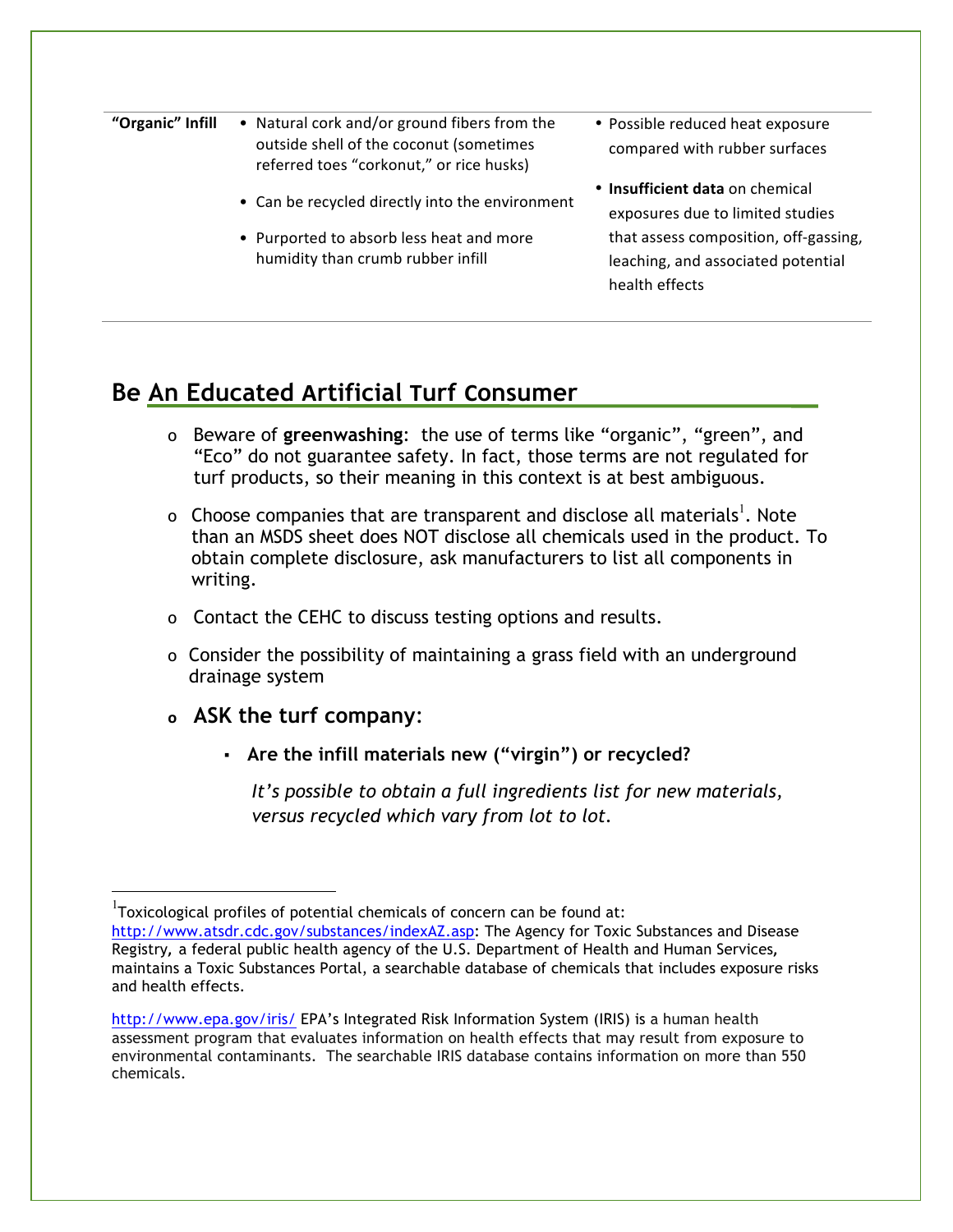▪ **What additives and coatings are used on the blades and infill such as colorants, sealants, antimicrobials, and flame retardants?**

*Many of these may be chemicals of concern and can leach from the product.*

▪ **What is the composition of each layer including fiber blades, infill, and backing?**

*Although much of the focus is on infill, all components of a turf field contain potential chemicals of concern.*

▪ **Are Safety Data Sheets (SDS or MSDS) available that discuss each component?**

*SDS or MSDS sheets are documents that contain information on potential hazards (health, fire, reactivity, and environmental) of a chemical product as well as safe handling procedures. Because manufacturers are not required to disclose all ingredients on an MSDS sheet, only those they deem to be potentially hazardous, these forms cannot be relied on as "ingredient lists." However any turf company that you choose should be able to provide a complete list of chemical components for their product.*

▪ **Has the turf been tested under realistic play conditions for heat generation, off-gassing, and particulate matter generation?**

*Ideally this testing has been conducted by a third party that is not a paid consultant to the turf company. At a minimum the company should be able to provide you with their own test results or those of a consultant they have hired.*

▪ **What products are required to sanitize (i.e. fungicides and antimicrobials) and clean the field and how often must they be applied?**

*These products not only increase the likelihood of chemical exposures, they may increase maintenance costs. It's important that manufacturers are upfront about all maintenance requirements. In addition, antimicrobials and fungicides may pose health risks for children chronically exposed to them.*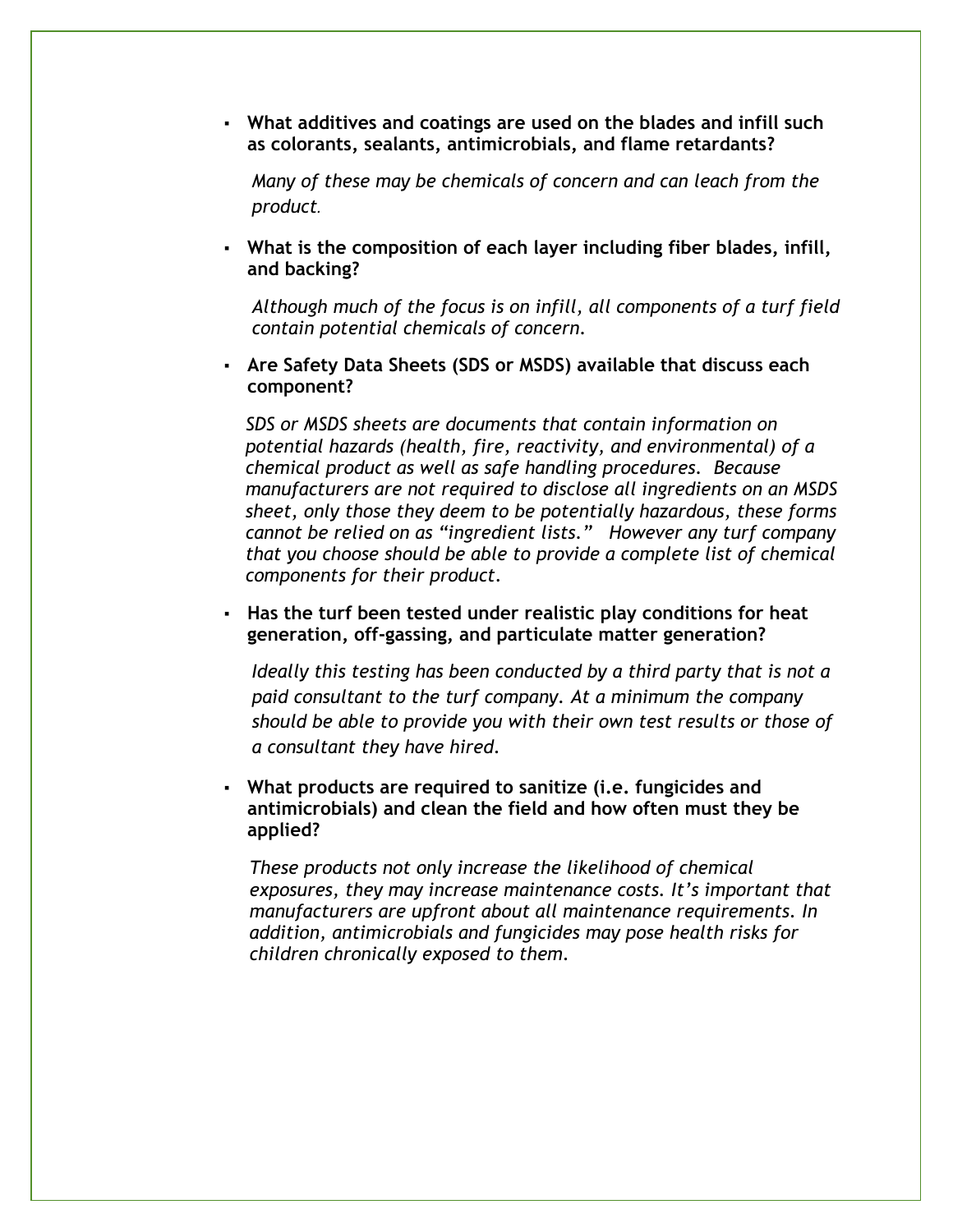#### Other Considerations

- $\circ$  The lifespan of various turf options how soon will it need to be replaced?
- $\circ$  Are there hidden costs such as those required for disposal of crumb rubber?
- $\circ$  Will the turf be indoors or outdoors? Inhalational exposures are likely to be higher indoors without proper ventilation.
- $\circ$  Ecotoxicity Chemicals from artificial turf may be toxic to wildlife. Some studies have shown that new generations of turf such as EPDM are more toxic to aquatic life than crumb rubber
- o Siting of the field is it in close proximity to water sources that may be contaminated by runoff?

#### **Tips for Safer Play on artificial turf surfaces**

- o If you select a turf field that does contain chemicals of concern, post a safety warning on your field to keep players and spectators safe
- o Avoid use on very hot days
- o Avoid use for passive activities (i.e. sitting, lounging, picnicking)
- o Ensure good ventilation of indoor fields by opening doors and windows and utilizing fans
- o Monitor young children to prevent accidental ingestion
- o Always wear shoes on artificial turf
- o Wash hands before eating, drinking, or adjusting mouth guard
- o Clean cuts and abrasions immediately
- o Brush hair thoroughly after play
- o Remove and clean shoes and gear outside before getting in car
- o At home, take off shoes and shake out your children's equipment and clothes outside or over the garbage
- o Shower immediately after playing on artificial turf
- o Vacuum any infill that comes into your home